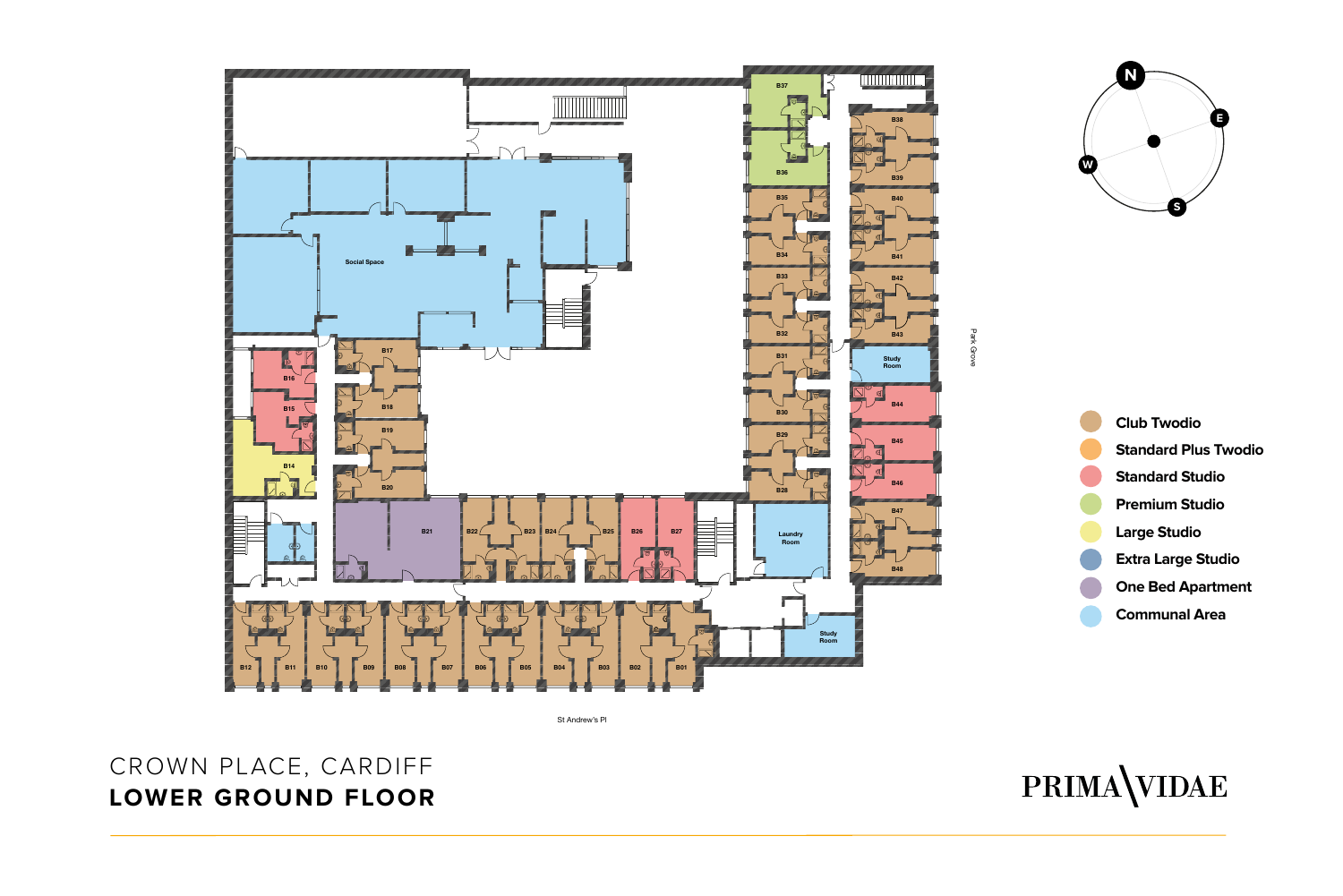



**N**

**W**

**E**

**S**

## PRIMA VIDAE

## CROWN PLACE, CARDIFF **GROUND FLOOR**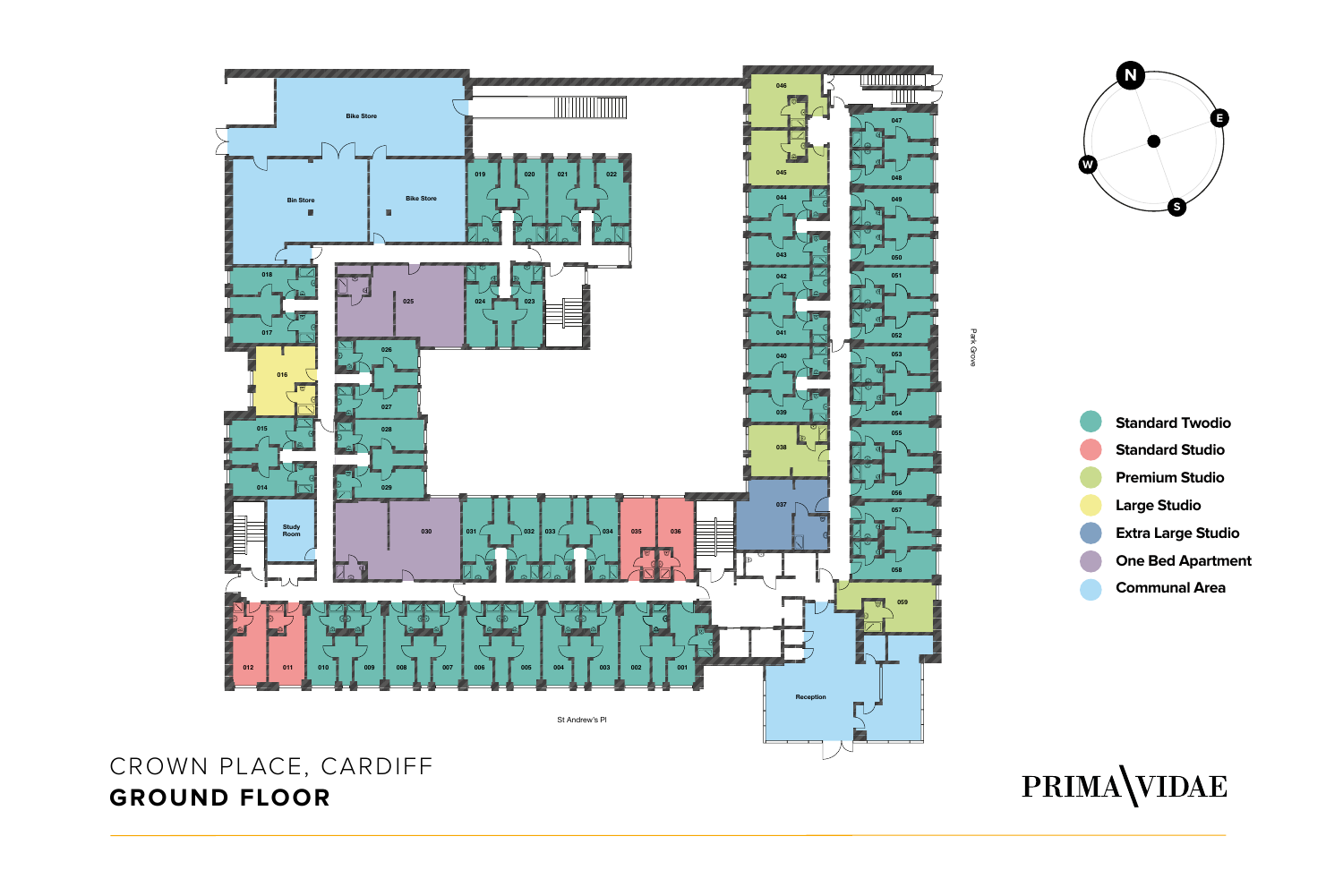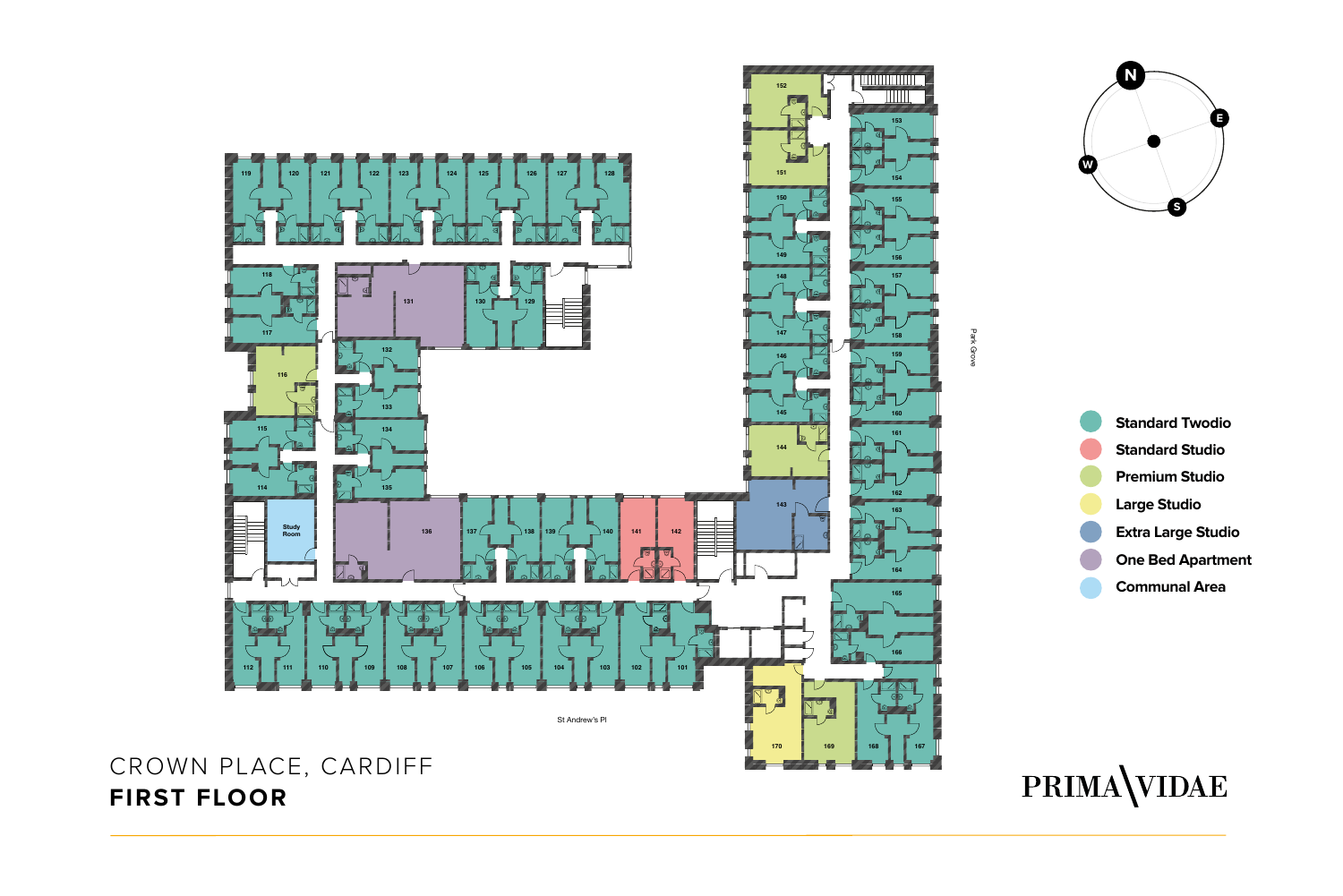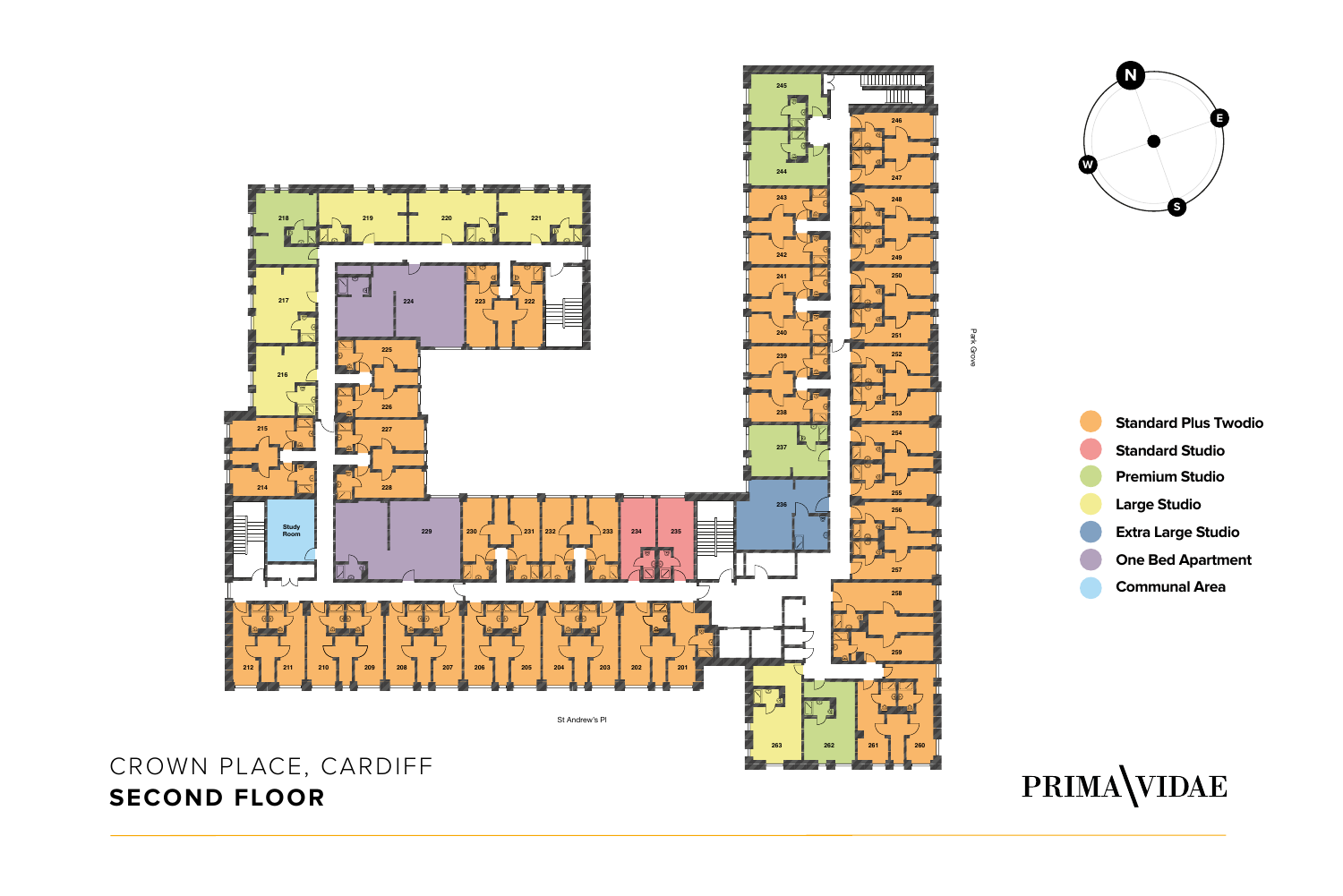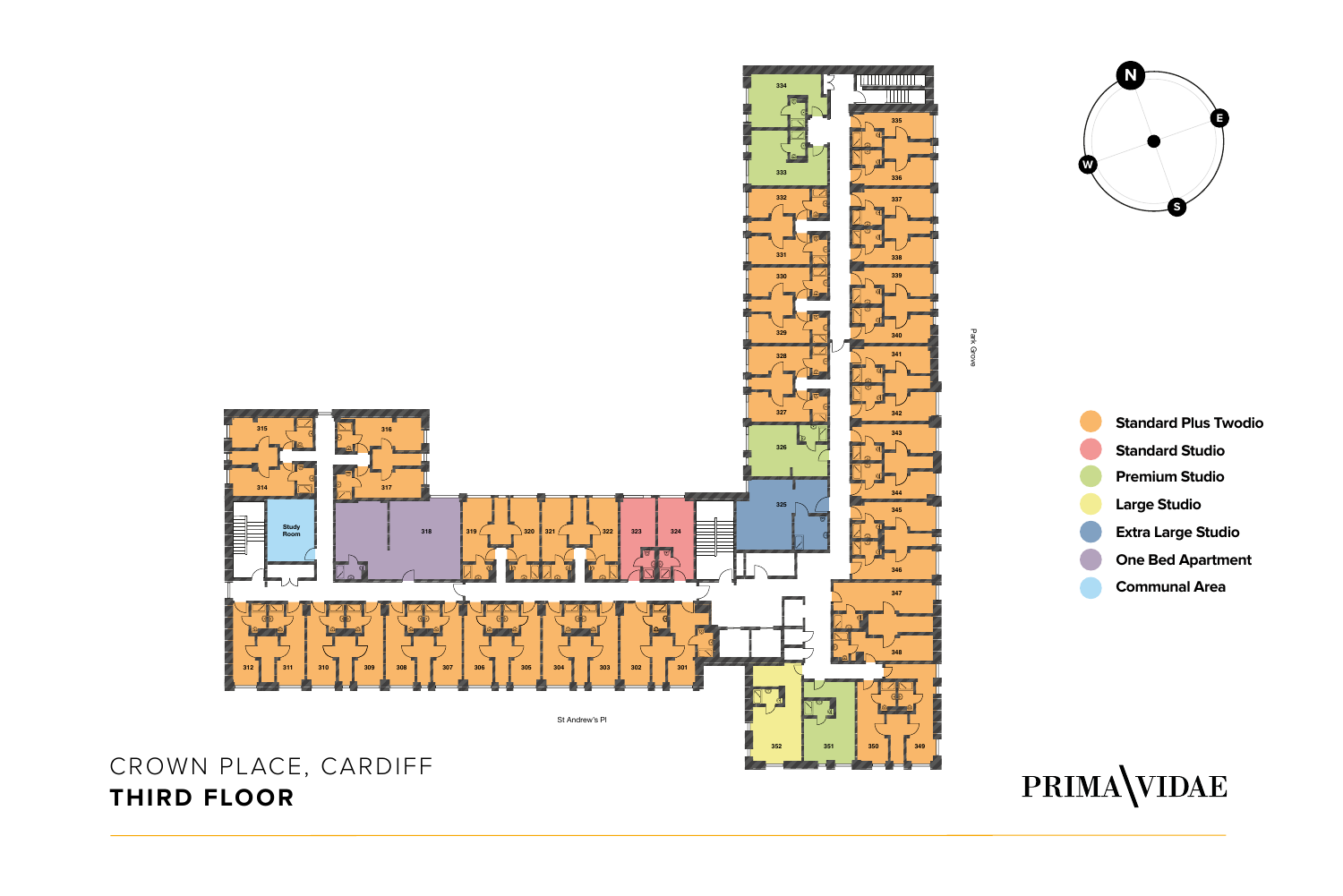